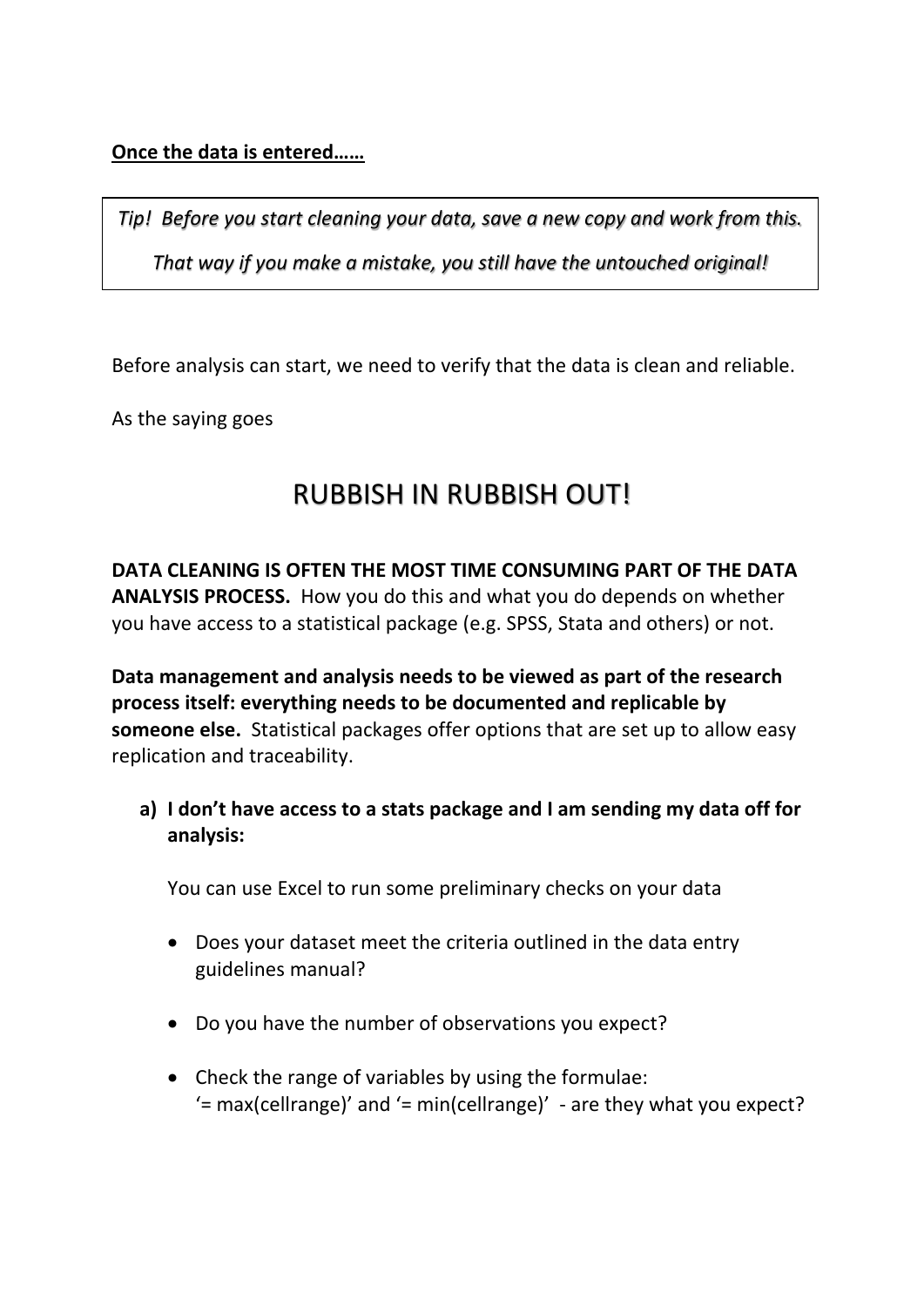Note you can do this by sorting the data but you have to be really careful that you don't accidentally sort only 1 column and end up with random numbers……

• Send it off for analysis, but expect some queries before analysis can begin.

## **b) I have access to a data analysis package and am doing my own analysis:**

These are the things you need to do and check, and most statistical packages have ways you can do this relatively easily. We highly recommend using syntax or .do files for all data checking and manipulation, and at the very least log/save your output – if you would like any help with how to do this with SPSS or Stata, please contact us!

- Make sure your data meets criteria outlined in the data entry guidelines manual
- First label all your variables and all the values! (Paola covers this in the SPSS intro manual)
- Look for duplicate cases remember each row in your dataset should be able to be uniquely identified.
- Are entry/exclusion criteria (if used) actually met?
- Look for missing values check why they are missing (go back to source data, is this truly missing or was it accidentally not entered?) and recode true missing values to the statistical package specific missing value (e.g. sysmis in SPSS,` .' in Stata)
- Check the distribution of continuous variables (histograms, box plots) - any outliers that need to be queried? Typos? Impossible values? Or just extreme but still plausible? Decide what to do about any anomalous values (hint: don't delete just because they are extreme!) (Paola covers this in SPSS Basics?)
- Check the coding for the categorical values (crosstabs) do you have the expected number in each group?